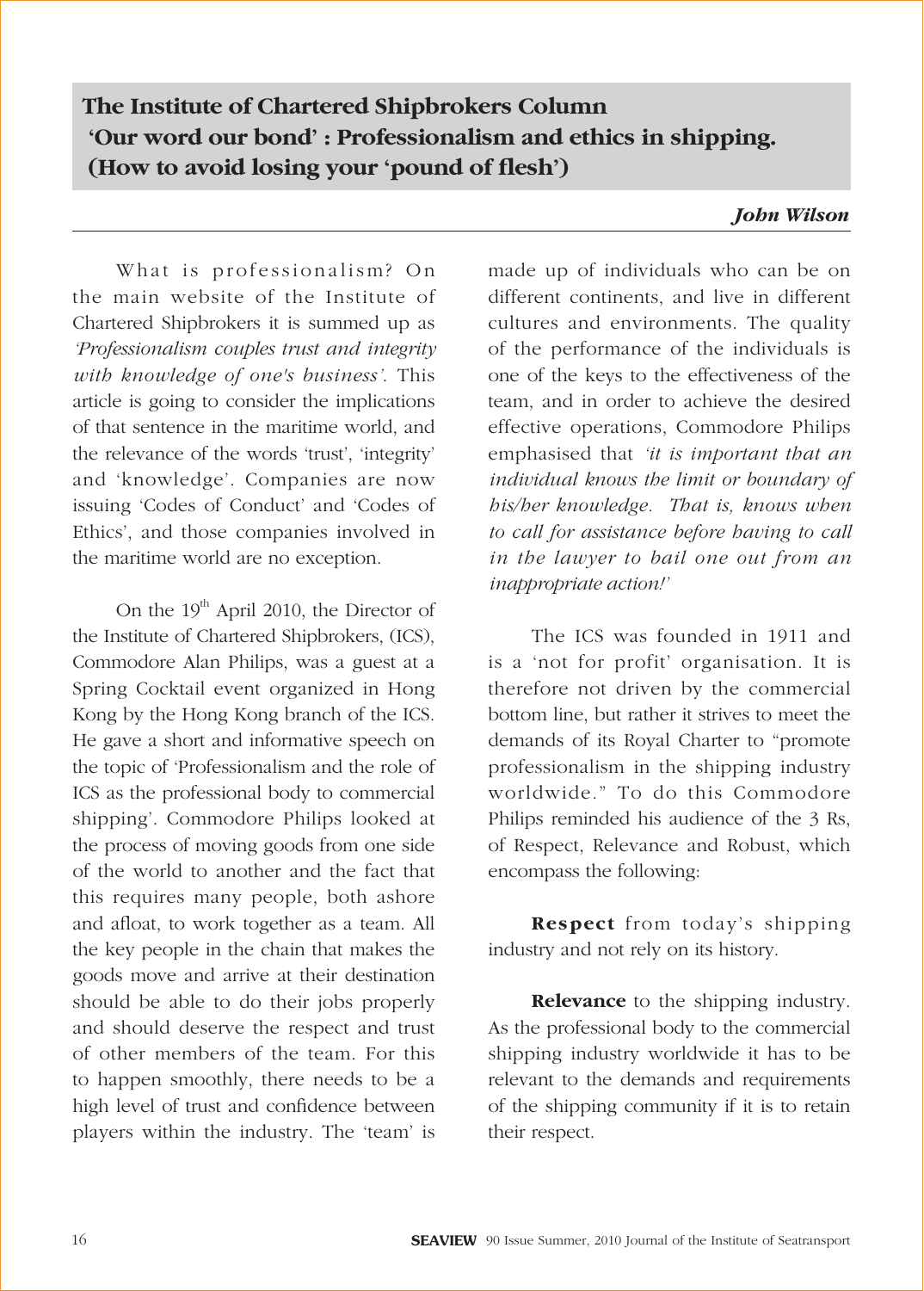**Robust** challenge to candidates such that when successful their achievements are recognised by the industry.

The ICS currently has over 5,000 members in 87 countries and is expanding its global reach and membership. In 2009, over 1800 candidates sat the Institute's professional qualifying examinations (PQEs) in over 80 examination centres worldwide. Passing the examinations and having practical experience in the shipping industry leads to membership of the Institute. The message of the speech was clear in that well trained people are more likely to make better decisions; so it follows that those companies that invest in training and support membership of the Institute should have the competitive and professional edge that is required to succeed, particularly when the times are tough and the market is not 'booming'.

During the question and answer forum that followed the Commodore's speech, the question of 'Ethics' and how important they are in todays shipping industry was raised. The scenario was then put forward as to "what if a young Member of the Institute (MICS) was faced with the possibility of being involved in a deal that was unethical", to which it was proposed that the desired outcome would be that the individual would bring the issue to the attention of their boss. This raised a discussion of the commercial pressure that individuals and companies come under to turn a profit, and one audience member suggested that the problem is that in the modern corporate culture, it is those that take high risks who get rewarded. The notion being that the 'high risk' would ultimately require getting involved in 'unethical' practices.

#### **The Merchant of Venice**

The President of the ICS, Mr. George Greenwood, was also a guest of the Branch that evening. He had recently presented a paper at a shipping conference in Shanghai organised by the Shanghai Branch of the ICS. His paper discussed the Institute's motto of *'Our word our bond'*. Given Mr. Greenwood's legal background as a barrister and having worked in the P & I industry, it was appropriate that he drew upon the theme of Shakespeare's play the 'Merchant of Venice', in which the plot revolved around a 'bond' that was made between Antonio, the Venetian shipowner and trader, and Shylock, the money lender. As security for a loan from Shylock, Antonio agrees to pledge a pound of his flesh. When Antonio's ships are lost and he cannot repay the loan then Shylock asks the Venetian Court to enforce the bond. The terms of the bond are admitted by Antonio and so the Court agrees to do so. However, Antonio's lawyer argues that while the bond entitles Shylock to a pound of Antonio's flesh, it does not entitle him to shed any of Antonio's blood, to which the Court agrees. Shylock does not get his pound of flesh and Antonio is seen to have been willing to have been bound by the bond he made as a trading agreement. He understood that the 'bond' he made was a 'binding' trading agreement, and once made it must be complied with, such that *"his word was his bond".*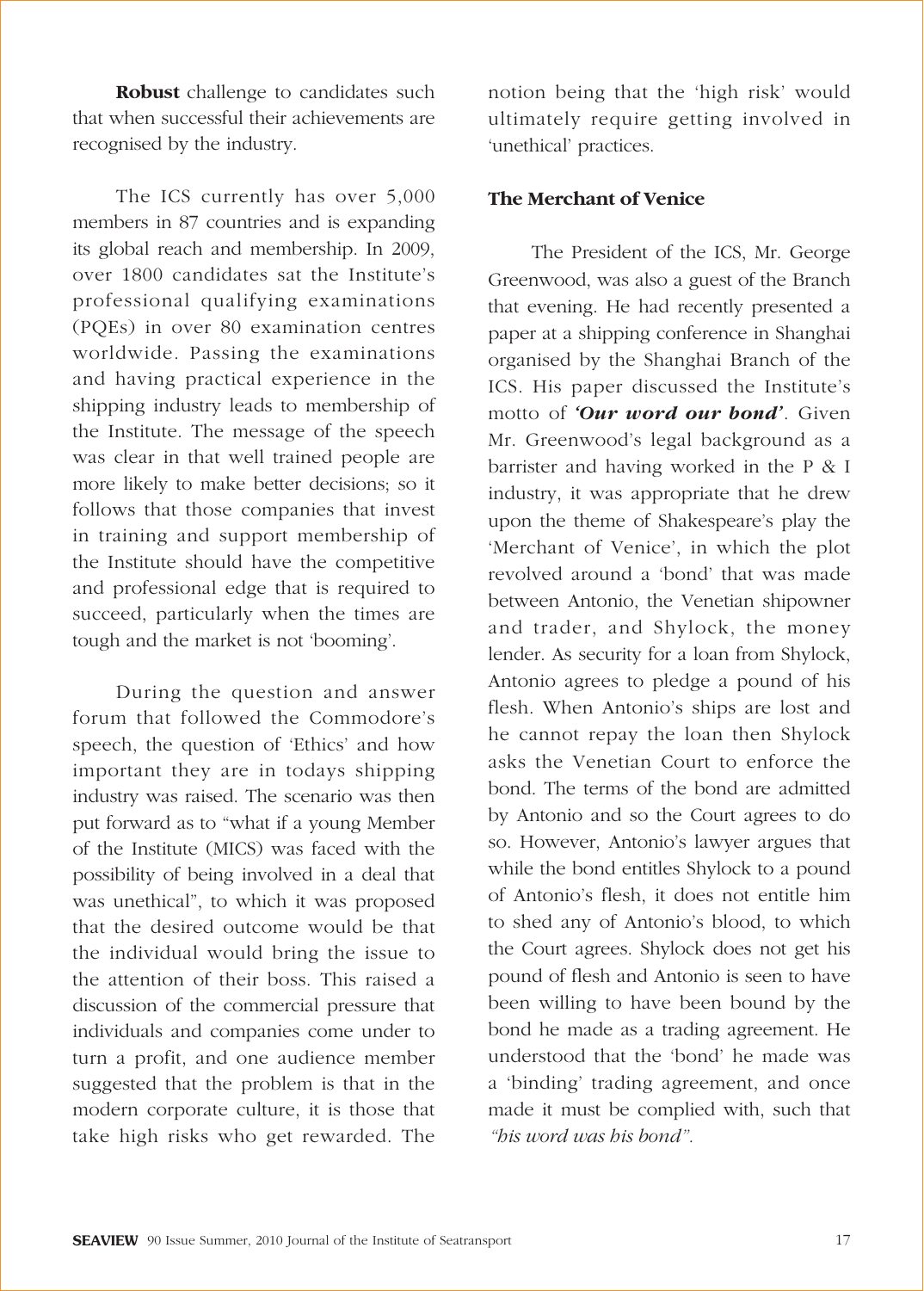Mr. Greenwood's paper recalled how when the ICS was founded in 1911, the main shipbroking organisation in London at that time was the Baltic Exchange, which was then the largest trading centre for ship chartering and ship sales in the world. The motto of the Baltic Exchange was and still is "Our word our bond". This was borne out of the necessity to be able to quickly establish an agreement on the trading floor. This may be in the form of a simple verbal agreement, a handshake, or even the wave of a hand or other signal across to the other party. The motto "Our word our bond" was adopted by the Institute of Chartered Shipbrokers, and other organisations including the Chicago Board of Trade and the London Stock Exchange, all of which need to operate and make deals on a 'face to face' basis.

In his paper Mr. Greenwood discussed the results of recent events, where unethical business practices resulted in major corporate scandals, which had knock on effects throughout society. These included the bankruptcy of Worldcom, the 'Enron' scandal, Lehman Brothers and the sub-prime crisis, BAE, Daimler and Rio Tinto.

## **Corporate Social Responsibility**

Back to the evening in the FCC, where a question came from a maritime lawyer, raising the point as to whether or not the Institute of Chartered Shipbrokers holds any inquiries into any allegations received of improper attitudes or work practices of it's members. Commodore Philips responded that such a formal structure

had not been called upon recently. No doubt the lawyer in question had in mind the fact that lawyers' transgressions are investigated by the Law Society, (for those lawyers qualified in England & Wales of which there are many in Hong Kong), and the decisions of any Solicitor's Disciplinary Tribunals would be published in the Hong Kong Law Society Gazette.

Many large companies, including some involved in shipping, have embraced the idea of Corporate Social Responsibility (CSR). Alongside this has been the development of 'Codes of Practice' and 'Codes of Ethics'. However, whilst some shipping companies which operate large fleets have adopted the practice of promoting such codes within their organisations, and in some cases requiring their staff to sign up to say they will follow and comply with the codes, many other companies, including some of the large ship broking houses, appear not to be promoting the idea of 'business ethics.' In some cases there may be mention of the word 'ethics' in their company literature, but there will be no rigid code written down. In any industry, there is much to be said for 'keeping it simple', as having a Code then exposes the company to the problem of explaining why they have not complied with it!

So it seems that the concept of companies writing and then enforcing 'Codes of Conduct' and 'Codes of Ethics', may be more in response to a regulatory requirement in the jurisdiction where a company operates, rather than as a result of a decision by a company to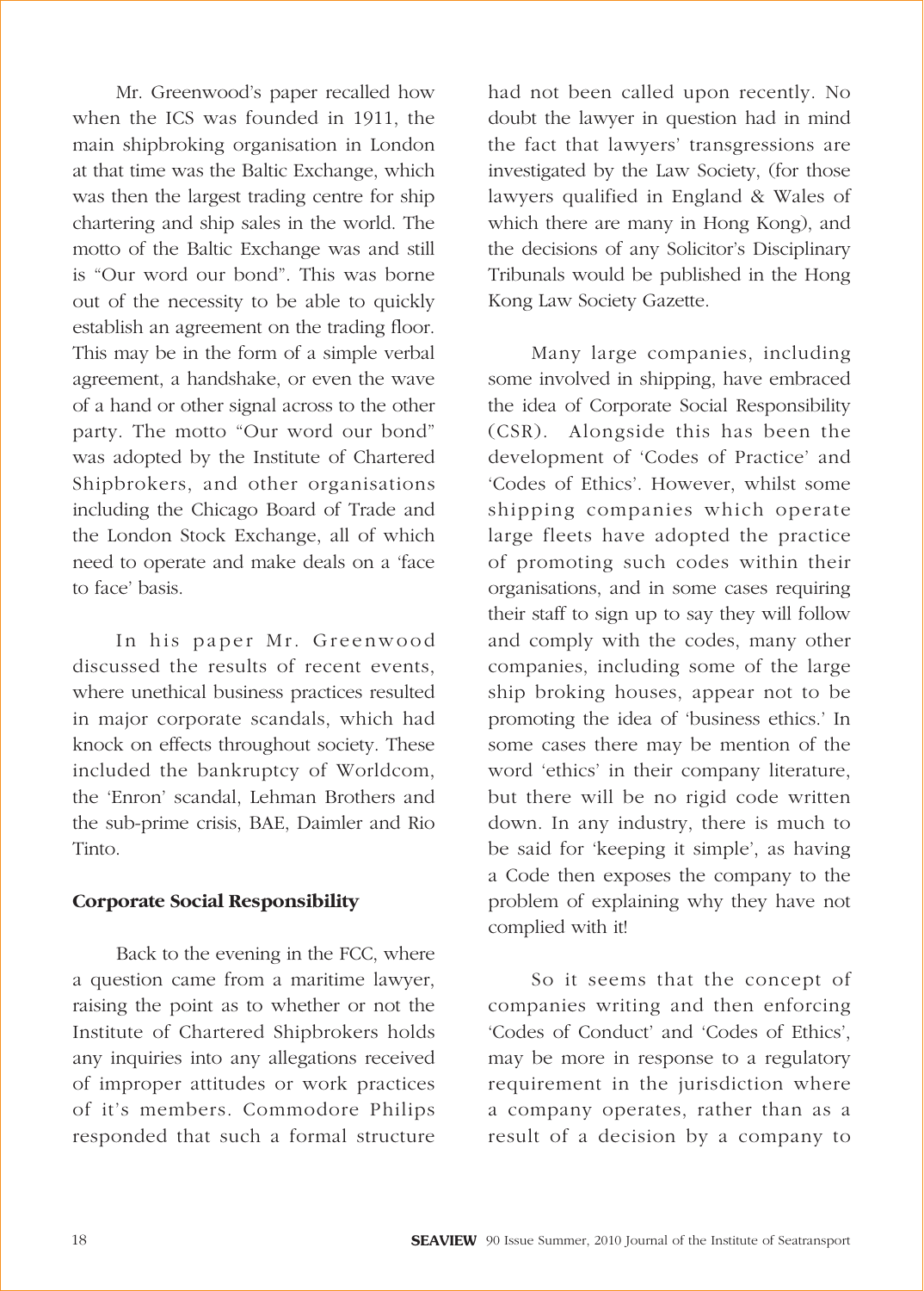actively promote 'business ethics' in their organisation. A survey among the Greek owned short sea shipping companies concluded that the application of CSR was limited only to companies that either are subsidiaries of international conglomerates or were owned by shipowners who were personally aware of the matter.<sup>1</sup>

Recent events in America will once again focus attention on the risks of pollution from maritime activities, as a result of the huge oil spill in the Gulf of Mexico. The USA is already well known to certain shipping companies who have fallen foul of the US Coast Guard's investigations and strict enforcement of environmental and anti pollution regulations. What if the companies involved in the foregoing incidents had instigated and actively promoted a 'Code of Ethics' - would it have prevented the incidents?

A recent paper on the topic of Maritime Environmental Ethics<sup>2</sup>, referred to a study in which seven indicators were chosen to identify if ethics impacted business improvement. Those indicators were:

- Market value added
- Economic value added
- Price earnings ratio
- Return on capital employed
- Having a code of ethics
- Ratings for managing socio/ethical risks

- Being cited consistently in the annual list of most admired companies.

The study showed strong evidence that larger companies with codes of ethics outperform those companies that do not have a code. This suggests that being 'ethical' is good for business. But companies that do have a 'Code of Ethics', are not immune to business risks and things going wrong – BP are a good example of this.

Over 90% of world trade is carried by the international shipping industry and today there are around 50,000 merchant ships trading internationally, transporting every kind of cargo. The world fleet is registered in over 150 nations, and manned by over a million seafarers of virtually every nationality. Shipping is a global business. This means that potentially millions of people around the world can be affected by decisions made by people involved in the shipping industry.

The evening at the FCC concluded with the presentation of membership certificates to three newly qualified members of the Hong Kong Branch who work for a large container liner operator, a handy max owner / charterer and a ship broker. The message that they must now take with them is that 'Our word must be our bond', and if they remain true to their word, as traders of the Baltic Exchange over a century ago relied upon, then they will never find themselves having to instruct a lawyer in order to avoid losing a 'pound of flesh'.